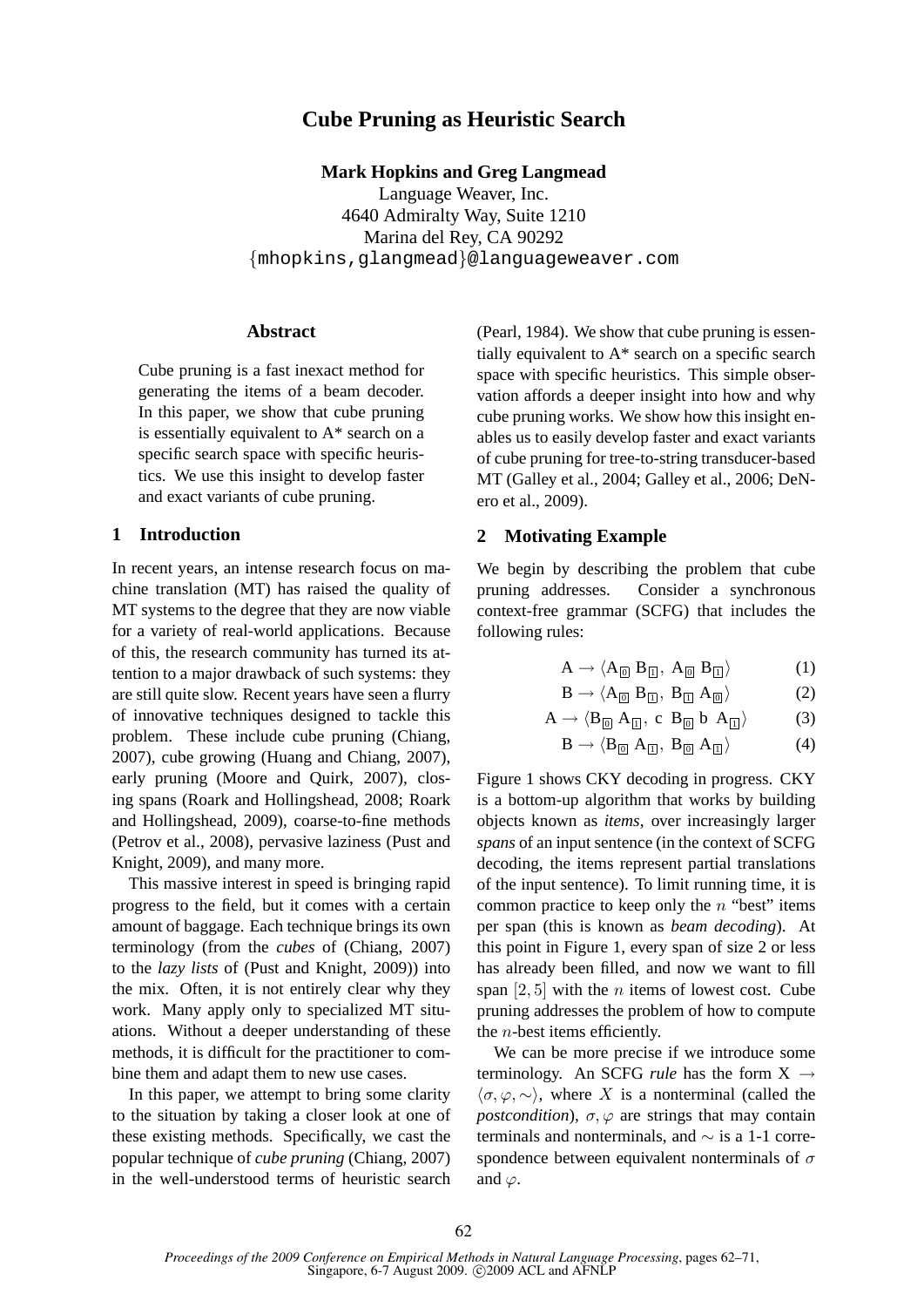

Figure 1: CKY decoding in progress. We want to fill span [2,5] with the lowest cost items.

Usually SCFG rules are represented like the example rules (1)-(4). The subscripts indicate corresponding nonterminals (according to ∼). Define the *preconditions* of a rule as the ordered sequence of its nonterminals. For clarity of presentation, we will henceforth restrict our focus to binary rules, i.e. rules of the form:  $Z \rightarrow \langle X_{\boxed{0}} | Y_{\boxed{1}}, \varphi \rangle$ . Observe that all the rules of our example are binary rules.

An *item* is a triple that contains a span and two strings. We refer to these strings as the *postcondition* and the *carry*, respectively. The *postcondition* tells us which rules may be applied to the item. The *carry* gives us extra information required to correctly score the item (in SCFG decoding, typically it consists of boundary words for an  $n$ -gram language model). <sup>1</sup> To flatten the notation, we will generally represent items as a 4-tuple, e.g.  $[2, 4, X, a \diamond b]$ .

In CKY, new items are created by applying rules to existing items:

$$
\frac{r:Z \to \langle X_{\text{O}} \ Y_{\text{I}}, \varphi \rangle \quad [\alpha, \delta, X, \kappa_1] \quad [\delta, \beta, Y, \kappa_2]}{[\alpha, \beta, Z, \text{carry}(r, \kappa_1, \kappa_2)]}
$$
(5)

In other words, we are allowed to apply a rule r to a pair of items  $\iota_1, \iota_2$  if the item spans are complementary and preconditions( $r$ ) =  $\langle$  postcondition( $\iota_1$ ), postcondition( $\iota_2$ )). The new item has the same postcondition as the applied rule. We form the carry for the new item through an application-dependent function carry that combines the carries of its subitems (e.g. if the carry is n-gram boundary words, then carry computes the

 $1$ Note that the carry is a generic concept that can store any kind of non-local scoring information.

new boundary words). As a shorthand, we introduce the notation  $\iota_1 > r \leq \iota_2$  to describe an item created by applying formula  $(5)$  to rule r and items  $i_1, i_2.$ 

When we create a new item, it is scored using the following formula: <sup>2</sup>

$$
\begin{aligned} \text{cost}(\iota_1 > r < \iota_2) \stackrel{\Delta}{=} \text{cost}(r) \\ &+ \text{cost}(\iota_1) \\ &+ \text{cost}(\iota_2) \\ &+ \text{interaction}(r, \kappa_1, \kappa_2) \end{aligned} \tag{6}
$$

We assume that each grammar rule  $r$  has an associated cost, denoted cost(r). The *interaction cost*, denoted interaction $(r, \kappa_1, \kappa_2)$ , uses the carry information to compute cost components that cannot be incorporated offline into the rule costs (again, for our purposes, this is a language model score).

Cube pruning addresses the problem of efficiently computing the n items of lowest cost for a given span.

## **3 Item Generation as Heuristic Search**

Refer again to the example in Figure 1. We want to fill span [2,5]. There are 26 distinct ways to apply formula (5), which result in 10 unique items. One approach to finding the lowest-cost  $n$  items: perform all 26 distinct inferences, compute the cost of the 10 unique items created, then choose the lowest n.

The 26 different ways to form the items can be structured as a search tree. See Figure 2. First we choose the subspans, then the rule preconditions, then the rule, and finally the subitems. Notice that this search space is already quite large, even for such a simple example. In a realistic situation, we are likely to have a search tree with thousands (possibly millions) of nodes, and we may only want to find the best 100 or so goal nodes. To explore this entire search space seems wasteful. Can we do better?

Why not perform heuristic search directly on this search space to find the lowest-cost  $n$  items? In order to do this, we just need to add heuristics to the internal nodes of the space.

Before doing so, it will help to elaborate on some of the details of the search tree. Let rules $(X, Y)$  be the subset of rules with preconditions  $\langle X, Y \rangle$ , sorted by increasing cost. Similarly,

<sup>2</sup>Without loss of generality, we assume an additive cost function.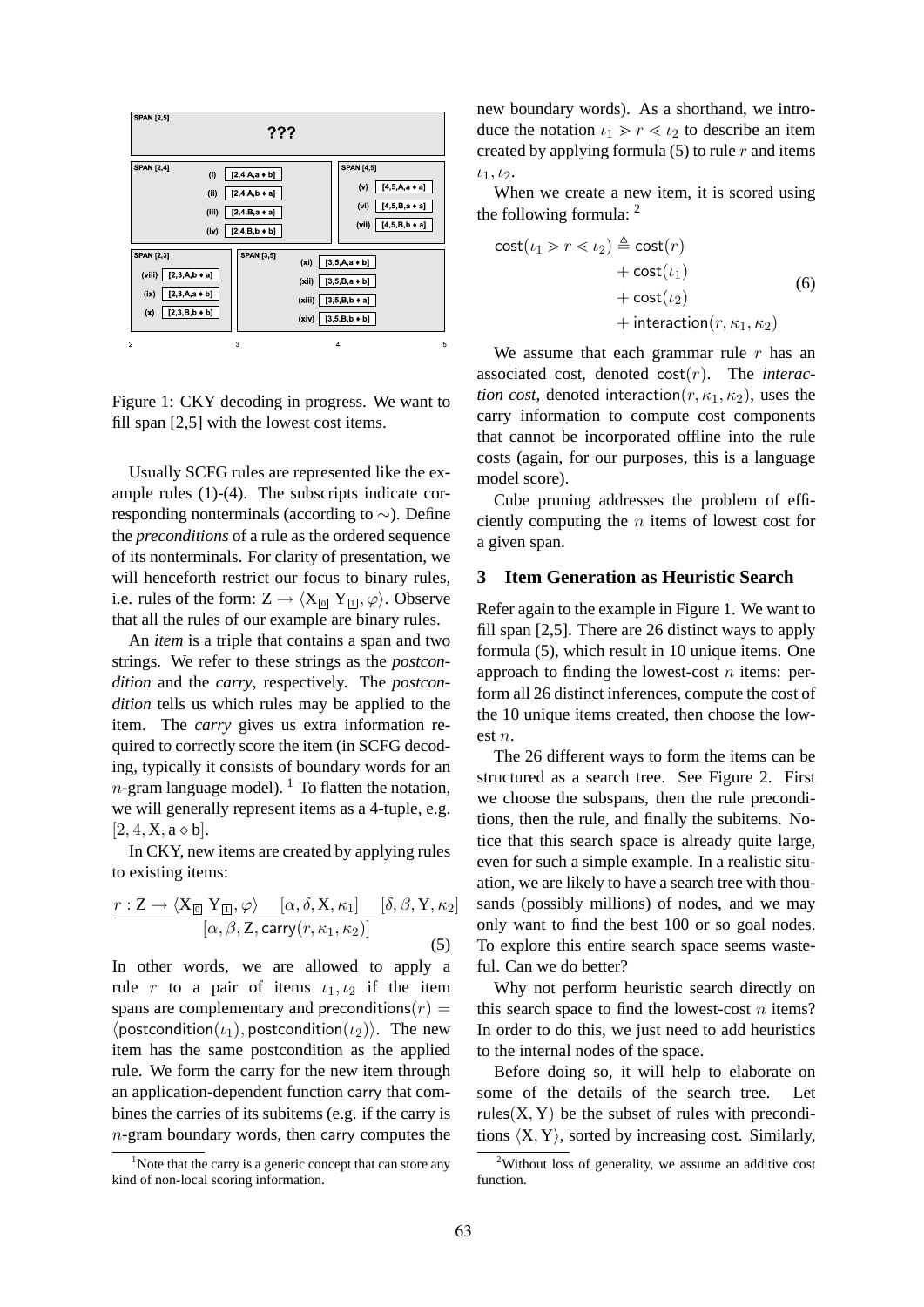

Figure 2: Item creation, structured as a search space. rule $(X, Y, k)$  denotes the  $k^{th}$  lowest-cost rule with preconditions  $(X, Y)$ . item $(\alpha, \beta, X, k)$ denotes the  $k^{th}$  lowest-cost item of span  $[\alpha, \beta]$ with postcondition X.

let items( $\alpha$ ,  $\beta$ , X) be the subset of items with span  $[\alpha, \beta]$  and postcondition X, also sorted by increasing cost. Finally, let rule $(X, Y, k)$  denote the  $k^{th}$ rule of rules(X, Y) and let item( $\alpha$ ,  $\beta$ , X, k) denote the  $k^{th}$  item of items $(\alpha, \beta, \mathrm{X})$ .

A path through the search tree consists of the following sequence of decisions:

- 1. Set  $i, j, k$  to 1.
- 2. Choose the subspans:  $[\alpha, \delta], [\delta, \beta]$ .
- 3. Choose the first precondition  $X$  of the rule.
- 4. Choose the second precondition Y of the rule.
- 5. While rule not yet accepted and  $i <$  $|rules(X, Y)|$ :
	- (a) Choose to accept/reject rule $(X, Y, i)$ . If reject, then increment i.
- 6. While item not yet accepted for subspan  $[\alpha, \delta]$  and  $j <$  |items $(\alpha, \delta, X)$ |:
	- (a) Choose to accept/reject item $(\alpha, \delta, X, j)$ . If reject, then increment  $i$ .
- 7. While item not yet accepted for subspan  $[\delta, \beta]$ and  $k <$  |items( $\delta, \beta, Y$ )|:
	- (a) Choose to accept/reject item( $\delta$ ,  $\beta$ , Y, k). If reject, then increment  $k$ .

Figure 3: The lookahead heuristic. We set the heuristics for rule and item nodes by looking ahead at the cost of the greedy solution from that point in the search space.

Figure 2 shows two complete search paths for our example, terminated by *goal nodes* (in black). Notice that the internal nodes of the search space can be classified by the type of decision they govern. To distinguish between these nodes, we will refer to them as *subspan nodes*, *precondition nodes*, *rule nodes*, and *item nodes*.

We can now proceed to attach heuristics to the nodes and run a heuristic search protocol, say A\*, on this search space. For subspan and precondition nodes, we attach trivial uninformative heuristics, i.e.  $h = -\infty$ . For goal nodes, the heuristic is the actual cost of the item they represent. For rule and item nodes, we will use a simple type of heuristic, often referred to in the literature as a *lookahead heuristic*. Since the rule nodes and item nodes are ordered, respectively, by rule and item cost, it is possible to "look ahead" at a greedy solution from any of those nodes. See Figure 3. This greedy solution is reached by choosing to accept every decision presented until we hit a goal node.

If these heuristics were admissible (i.e. lower bounds on the cost of the best reachable goal node), this would enable us to exactly generate the n-best items without exhausting the search space (assuming the heuristics are strong enough for A\* to do some pruning). Here, the lookahead heuristics are clearly not admissible, however the hope is that  $A^*$  will generate n "good" items, and that the time savings will be worth sacrificing exactness for.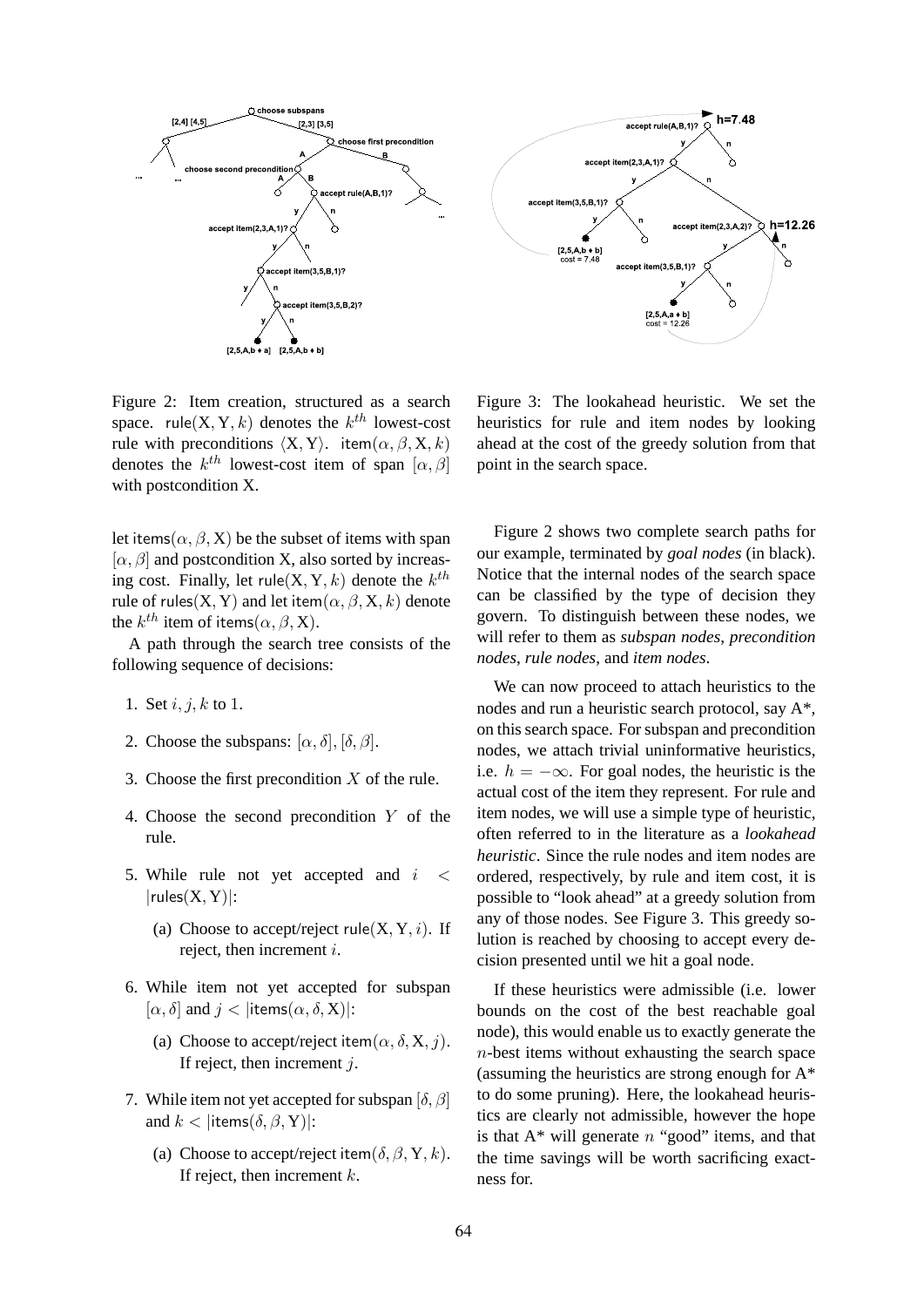#### **4 Cube Pruning as Heuristic Search**

In this section, we will compare cube pruning with our  $A^*$  search protocol, by tracing through their respective behaviors on the simple example of Figure 1.

#### **4.1 Phase 1: Initialization**

To fill span  $[\alpha, \beta]$ , cube pruning (CP) begins by constructing a *cube* for each tuple of the form:

$$
\langle [\alpha, \delta], [\delta, \beta], \mathbf{X}, \mathbf{Y} \rangle
$$

where X and Y are nonterminals. A cube consists of three axes: rules(X, Y) and items( $\alpha$ ,  $\delta$ , X) and items( $\delta$ ,  $\beta$ , Y). Figure 4(left) shows the nontrivial cubes for our example scenario.

Contrast this with  $A^*$ , which begins by adding the root node of our search space to an empty heap (ordered by heuristic cost). It proceeds to repeatedly pop the lowest-cost node from the heap, then add its children to the heap (we refer to this operation as *visiting* the node). Note that before A\* ever visits a rule node, it will have visited every subspan and precondition node (because they all have cost  $h = -\infty$ ). Figure 4(right) shows the state of A\* at this point in the search. We assume that we do not generate dead-end nodes (a simple matter of checking that there exist applicable rules and items for the chosen subspans and preconditions). Observe the correspondence between the cubes and the heap contents at this point in the A\* search.

#### **4.2 Phase 2: Seeding the Heap**

Cube pruning proceeds by computing the "best" item of each cube  $\langle [\alpha, \delta], [\delta, \beta], X, Y \rangle$ , i.e.

$$
item(\alpha, \delta, X, 1) > rule(X, Y, 1) < item(\delta, \beta, Y, 1)
$$

Because of the interaction cost, there is no guarantee that this will really be the best item of the cube, however it is likely to be a good item because the costs of the individual components are low. These items are added to a heap (to avoid confusion, we will henceforth refer to the two heaps as the *CP heap* and the *A\* heap*), and prioritized by their costs.

Consider again the example. CP seeds its heap with the "best" items of the 4 cubes. There is now a direct correspondence between the CP heap and the A\* heap. Moreover, the costs associated with the heap elements also correspond. See Figure 5.

#### **4.3 Phase 3: Finding the First Item**

Cube pruning now pops the lowest-cost item from the CP heap. This means that CP has decided to keep the item. After doing so, it forms the "oneoff" items and pushes those onto the CP heap. See Figure 5(left). The popped item is:

item (viii) 
$$
>
$$
 rule (1)  $\lt$  item (xii)

CP then pushes the following one-off successors onto the CP heap:

\n
$$
\text{item (viii)} > \text{rule}(2) \leq \text{item (xii)}
$$
\n  
\n $\text{item (ix)} > \text{rule}(1) \leq \text{item (xii)}$ \n  
\n $\text{item (viii)} > \text{rule}(1) \leq \text{item (xiii)}$ \n

Contrast this with  $A^*$ , which pops the lowestcost *search node* from the A\* heap. Here we need to assume that our A\* protocol differs slightly from standard A\*. Specifically, it will practice *node-tying*, meaning that when it visits a rule node or an item node, then it also (atomically) visits all nodes on the path to its lookahead goal node. See Figure 5(right). Observe that all of these nodes have the same heuristic cost, thus standard A\* is *likely* to visit these nodes in succession without the need to enforce node-tying, but it would not be guaranteed (because the heuristics are not admissible). A\* keeps the goal node it finds and adds the successors to the heap, scored with their lookahead heuristics. Again, note the direct correspondence between what CP and A\* keep, and what they add to their respective heaps.

#### **4.4 Phase 4: Finding Subsequent Items**

Cube pruning and A\* continue to repeat Phase 3 until  $k$  unique items have been kept. While we could continue to trace through the example, by now it should be clear: cube pruning and our A\* protocol with node-tying are doing the same thing at each step. In fact, they are *exactly the same algorithm*. We do not present a formal proof here; this statement should be regarded as confident conjecture.

The node-tying turns out to be an unnecessary artifact. In our early experiments, we discovered that node-tying has no impact on speed or quality. Hence, for the remainder of the paper, we view cube pruning in very simple terms: as nothing more than standard A\* search on the search space of Section 3.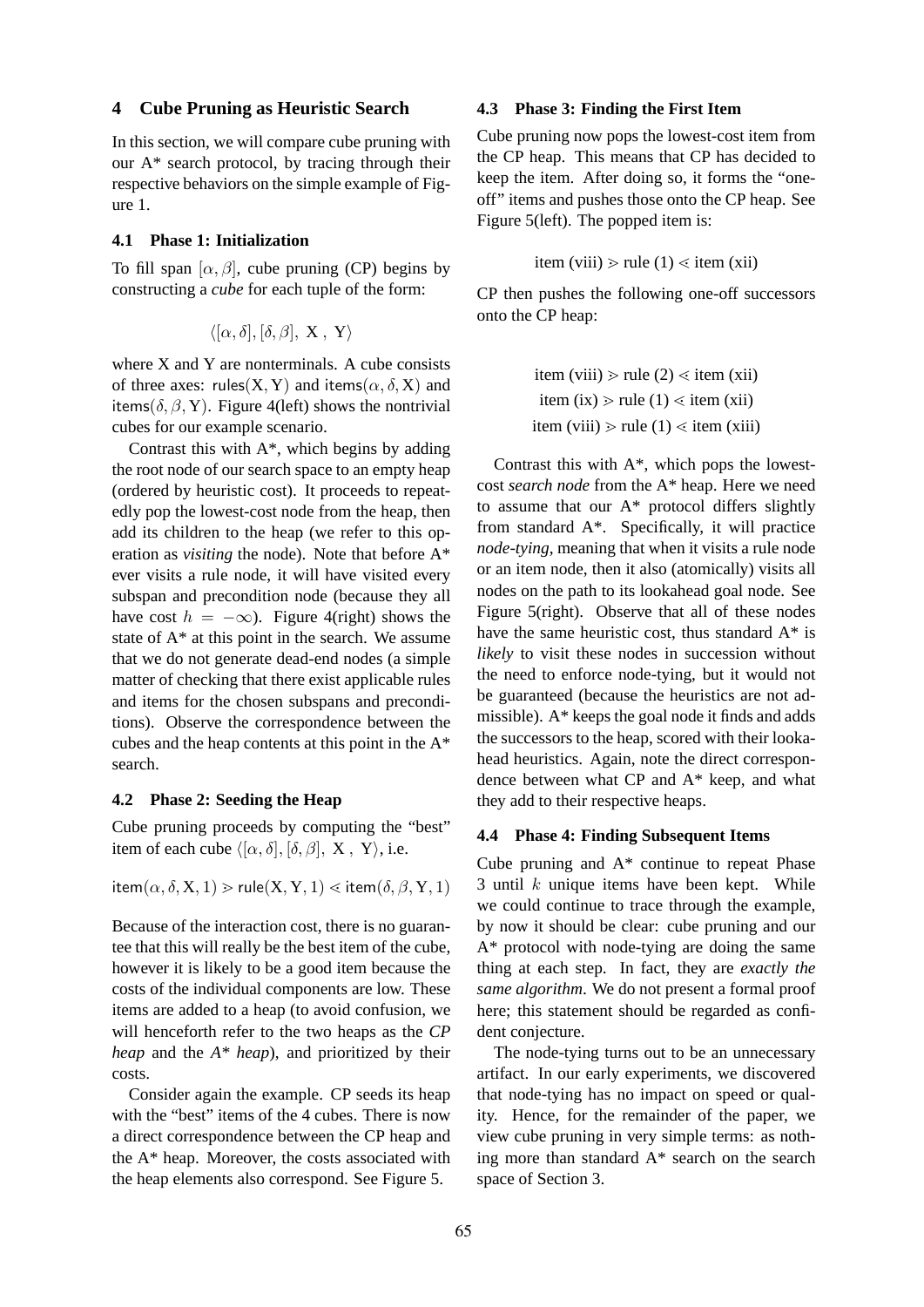

Figure 4: (left) Cube formation for our example. (right) The A\* protocol, after all subspan and precondition nodes have been visited. Notice the correspondence between the cubes and the A\* heap contents.



Figure 5: (left) One step of cube pruning. (right) One step of the A\* protocol. In this figure,  $\cot(r, \iota_1, \iota_2) \triangleq \cot(\iota_1 > r \lt \iota_2).$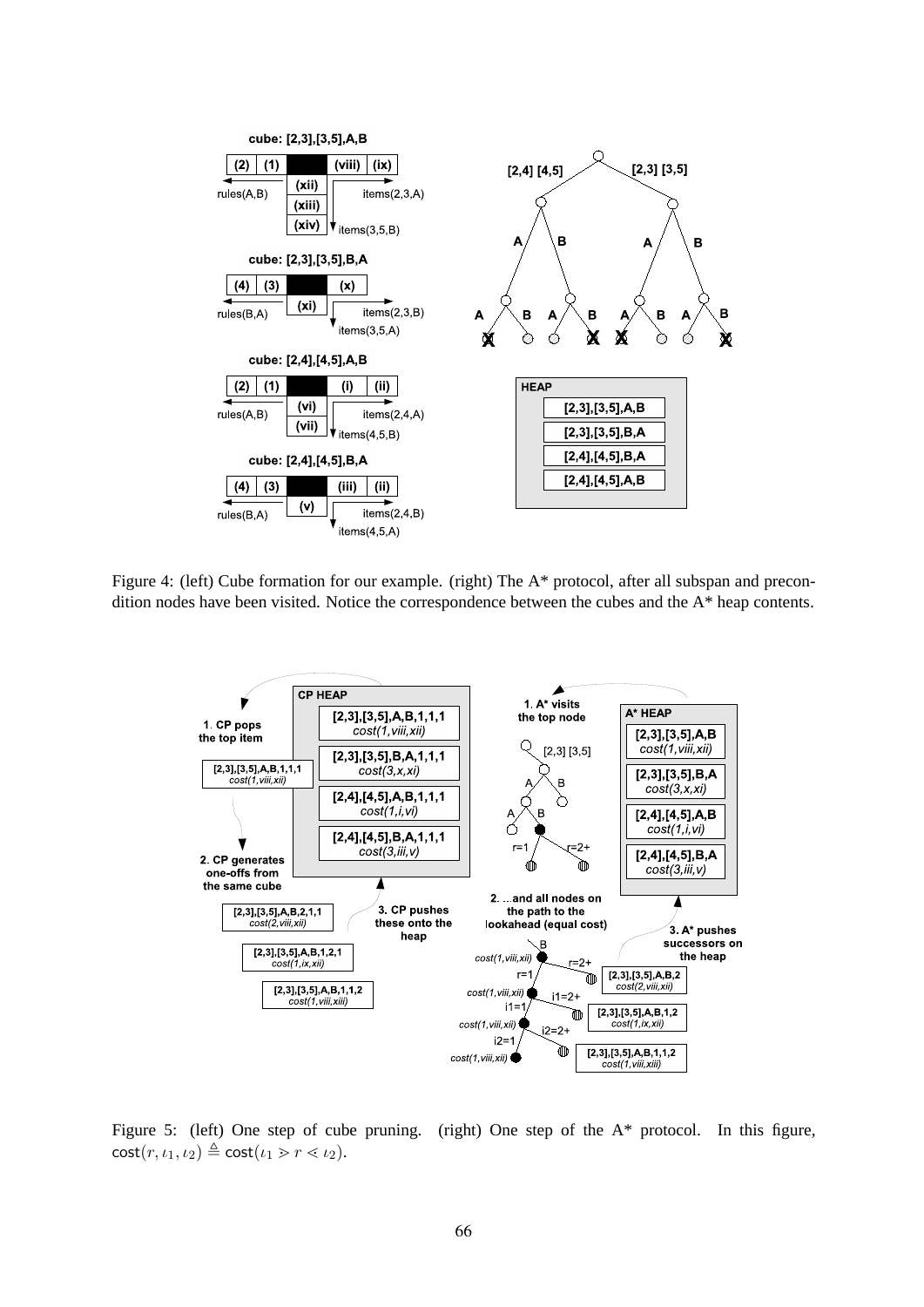#### **5 Augmented Cube Pruning**

Viewed in this light, the idiosyncracies of cube pruning begin to reveal themselves. On the one hand, rule and item nodes are associated with strong but inadmissible heuristics (the short explanation for why cube pruning is an inexact algorithm). On the other hand, subspan and precondition nodes are associated with weak trivial heuristics. This should be regarded neither as a surprise nor a criticism, considering cube pruning's origins in hierarchical phrase-based MT models (Chiang, 2007), which have only a small number of distinct nonterminals.

But the situation is much different in treeto-string transducer-based MT (Galley et al., 2004; Galley et al., 2006; DeNero et al., 2009). Transducer-based MT relies on SCFGs with large nonterminal sets. Binarizing the grammars (Zhang et al., 2006) further increases the size of these sets, due to the introduction of virtual nonterminals.

A key benefit of the heuristic search viewpoint is that it is well positioned to take advantage of such insights into the structure of a particular decoding problem. In the case of transducer-based MT, the large set of preconditions encourages us to introduce a nontrivial heuristic for the precondition nodes. The inclusion of these heuristics into the CP search will enable A\* to eliminate certain preconditions from consideration, giving us a speedup. For this reason we call this strategy *augmented cube pruning*.

#### **5.1 Heuristics on preconditions**

Recall that the total cost of a goal node is given by Equation (6), which has four terms. We will form the heuristic for a precondition node by creating a separate heuristic for each of the four terms and using the sum as the overall heuristic.

To describe these heuristics, we will make intuitive use of the wildcard operator ∗ to extend our existing notation. For instance, items $(\alpha, \beta,^*)$  will denote the union of items( $\alpha$ ,  $\beta$ , X) over all possible X, sorted by cost.

We associate the heuristic  $h(\delta, X, Y)$  with the search node reached by choosing subspans  $[\alpha, \delta]$ ,  $[\delta, \beta]$ , precondition X (for span  $[\alpha, \delta]$ ), and precondition Y (for span  $[\delta, \beta]$ ). The heuristic is the sum of four terms, mirroring Equation (6):

$$
h(\delta, X, Y) = \text{cost}(\text{rule}(X, Y, 1)) + \text{cost}(\text{item}(\alpha, \delta, X, 1)) + \text{cost}(\text{item}(\delta, \beta, Y, 1)) + \text{ih}(\delta, X, Y)
$$

The first three terms are admissible because each is simply the minimum possible cost of some choice remaining to be made. To construct the *interaction heuristic* ih $(\delta, X, Y)$ , consider that in a translation model with an integrated n-gram language model, the interaction cost interaction( $r, \kappa_1, \kappa_2$ ) is computed by adding the language model costs of any new complete  $n$ grams that are created by combining the carries (boundary words) with each other and with the lexical items on the rule's target side, taking into account any reordering that the rule may perform. We construct a backoff-style estimate of these new *n*-grams by looking at item $(\alpha, \delta, X, 1)$  =  $[\alpha, \delta, X, \kappa_1]$ , item $(\delta, \beta, Y, 1) = [\delta, \beta, Y, \kappa_2]$ , and rule(X, Y, 1). We set ih( $\delta$ , X, Y) to be a linear combination of the backoff  $n$ -grams of the carries  $\kappa_1$  and  $\kappa_2$ , as well as any *n*-grams introduced by the rule. For instance, if

$$
\begin{array}{rcl} \kappa_1 & = & a \, b \, \diamond \, c \, d \\[1ex] \kappa_2 & = & e \, f \, \diamond \, g \, h \\[1ex] \mathsf{rule}(X,Y,1) & = & Z \rightarrow \langle X_\text{on} \, Y_\text{on}, \, X_\text{on} \, g \, h \, i \, \, Y_\text{on} \rangle \\[1ex] \mathsf{then} \end{array}
$$

$$
ih(\delta, X, Y) = \gamma_1 \cdot LM(a) + \gamma_2 \cdot LM(a b)
$$
  
+  $\gamma_1 \cdot LM(e) + \gamma_2 \cdot LM(e f)$   
+  $\gamma_1 \cdot LM(g) + \gamma_2 \cdot LM(g h)$   
+  $\gamma_3 \cdot LM(g h i)$ 

The coefficients of the combination are free parameters that we can tune to trade off between more pruning and more admissability. Setting the coefficients to zero gives perfect admissibility but is also weak.

The heuristic for the first precondition node is computed similarly:

$$
h(\delta, \mathbf{X}, *) = \mathsf{cost}(\mathsf{rule}(\mathbf{X}, *, 1)) + \mathsf{cost}(\mathsf{item}(\alpha, \delta, \mathbf{X}, 1)) + \mathsf{cost}(\mathsf{item}(\delta, \beta, *, 1)) + \mathsf{ih}(\delta, \mathbf{X}, *)
$$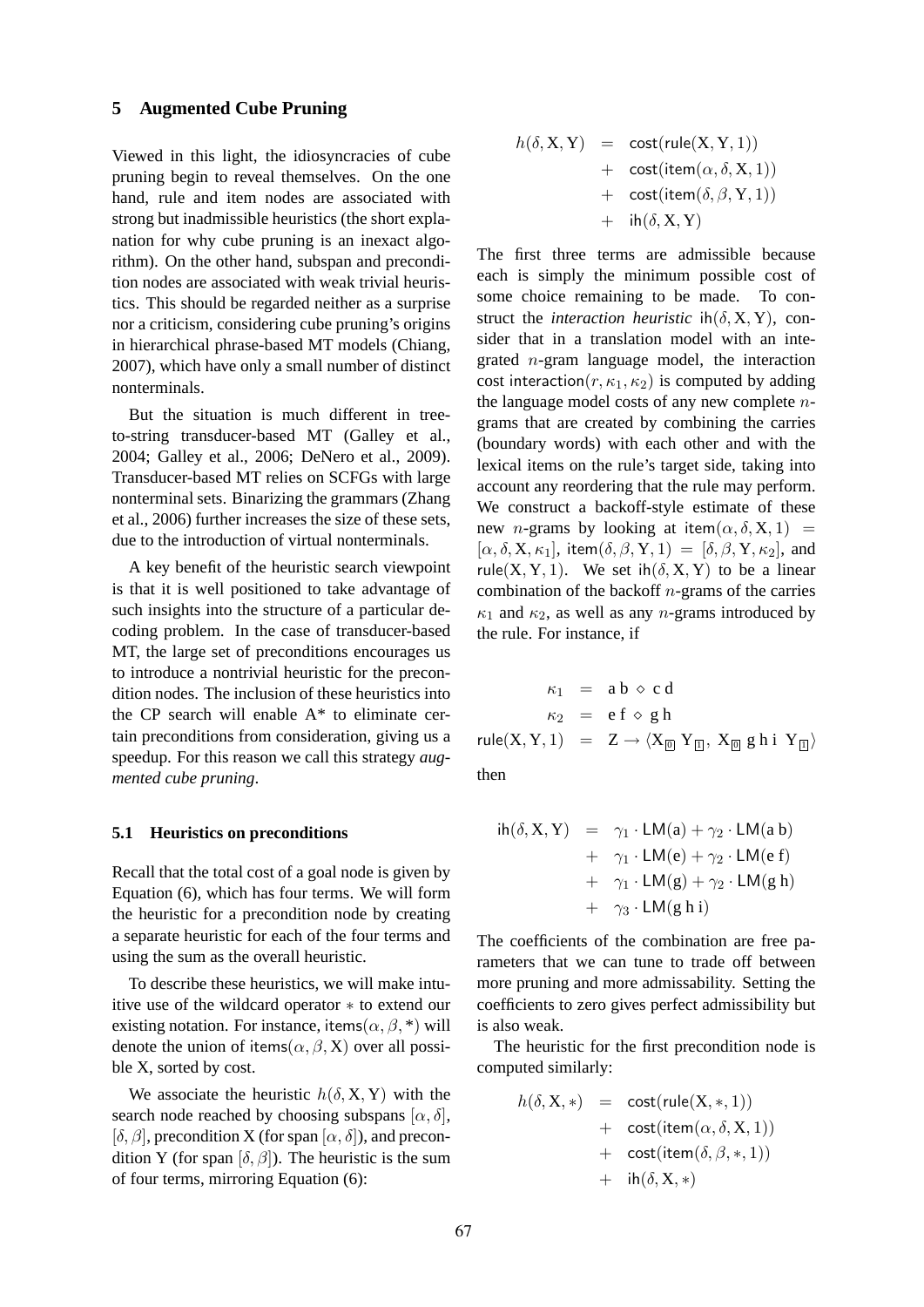| <b>Standard CP</b> |      |      | Augmented CP     |      |      |  |
|--------------------|------|------|------------------|------|------|--|
| nodes $(k)$ BLEU   |      | time | nodes (k)   BLEU |      | time |  |
| 80                 | 34.9 | 2.5  | 52               | 34.7 | 1.9  |  |
| 148                | 36.1 | 3.9  | 92               | 35.9 | 2.4  |  |
| 345                | 37.2 | 7.9  | 200              | 37.3 | 5.4  |  |
| 520                | 37.7 | 13.4 | 302              | 37.7 | 8.5  |  |
| 725                | 38.2 | 17.1 | 407              | 38.0 | 10.7 |  |
| 1092               | 38.3 | 27.1 | 619              | 38.2 | 16.3 |  |
| 1812               | 38.6 | 45.9 | 1064             | 38.5 | 27.7 |  |

Table 1: Results of standard and augmented cube pruning. The number of (thousands of) search nodes visited is given along with BLEU and average time to decode one sentence, in seconds.



Figure 6: Nodes visited by standard and augmented cube pruning.

We also apply analogous heuristics to the subspan nodes.

### **5.2 Experimental setup**

We evaluated all of the algorithms in this paper on a syntax-based Arabic-English translation system based on (Galley et al., 2006), with rules extracted from 200 million words of parallel data from NIST 2008 and GALE data collections, and with a 4 gram language model trained on 1 billion words of monolingual English data from the LDC Gigaword corpus. We evaluated the system's performance on the NIST 2008 test corpus, which consists of 1357 Arabic sentences from a mixture of newswire and web domains, with four English reference translations. We report BLEU scores (Papineni et al., 2002) on untokenized, recapitalized output.

#### **5.3 Results for Augmented Cube Pruning**

The results for augmented cube pruning are compared against cube pruning in Table 1. The data



Figure 7: Time spent by standard and augmented cube pruning, average seconds per sentence.

|                                  | <b>Standard CP</b> | Augmented CP |
|----------------------------------|--------------------|--------------|
| subspan                          | 12936              | 12792        |
| precondition $8514\overline{58}$ |                    | 379954       |
| rule                             | 33734              | 33331        |
| item                             | 119703             | 118889       |
| goal                             | 74618              | 74159        |
| <b>TOTAL</b>                     | 1092449            | 619125       |
| <b>BLEU</b>                      | 38.33              | 38.22        |

Table 2: Breakdown of visited search nodes by type (for a fixed beam size).

from that table are also plotted in Figure 6 and Figure 7. Each line gives the number of nodes visited by the heuristic search, the average time to decode one sentence, and the BLEU of the output. The number of items kept by each span (the beam) is increased in each subsequent line of the table to indicate how the two algorithms differ at various beam sizes. This also gives a more complete picture of the speed/BLEU tradeoff offered by each algorithm. Because the two algorithms make the same sorts of lookahead computations with the same implementation, they can be most directly compared by examining the number of visited nodes. Augmenting cube pruning with admissible heuristics on the precondition nodes leads to a substantial decrease in visited nodes, by 35- 44%. The reduction in nodes converges to a consistent 40% as the beam increases. The BLEU with augmented cube pruning drops by an average of 0.1 compared to standard cube pruning. This is due to the additional inadmissibility of the interaction heuristic.

To see in more detail how the heuristics affect the search, we give in Table 2 the number of nodes of each type visited by both variants for one beam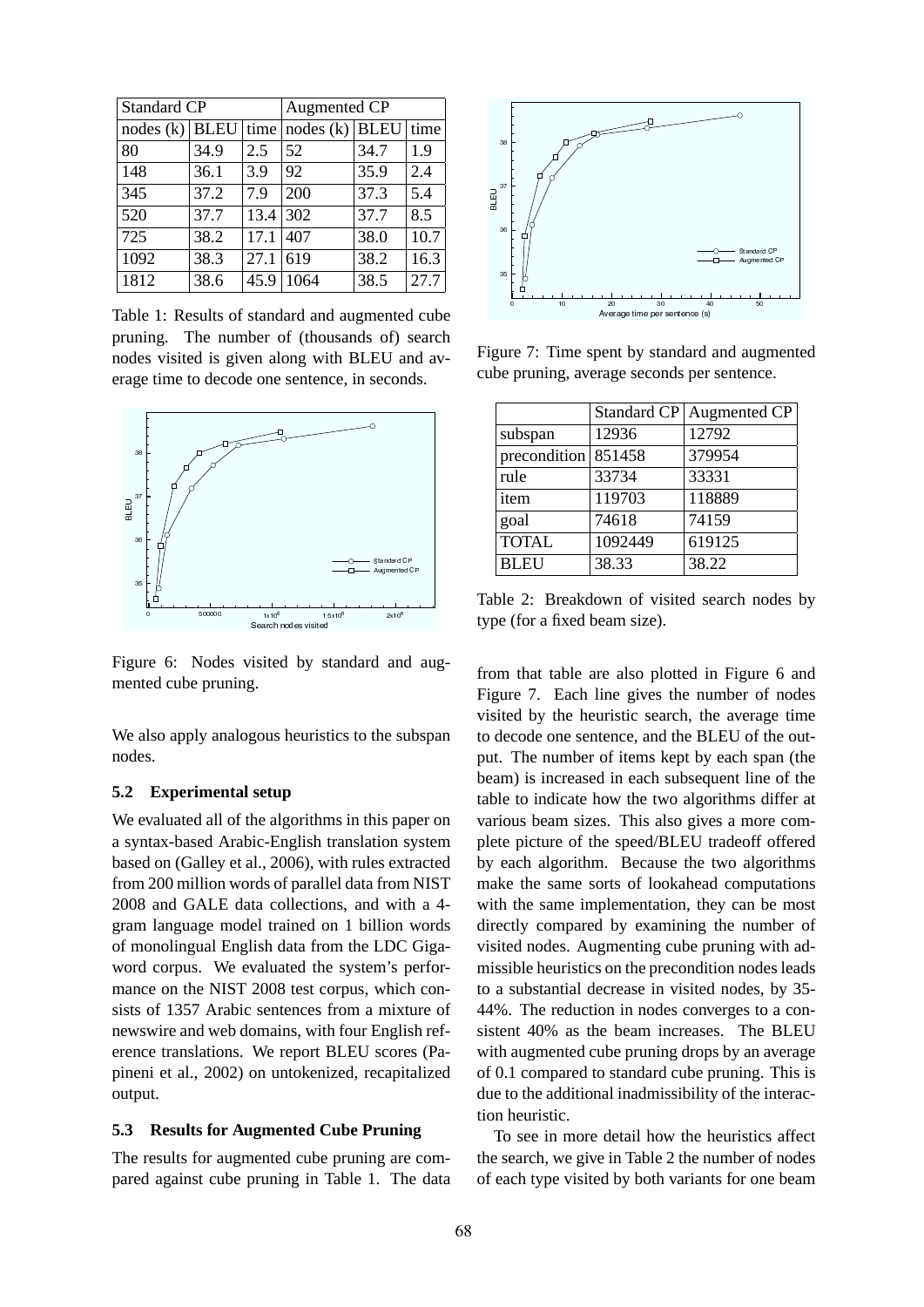size. The precondition heuristic enables A\* to prune more than half the precondition nodes.

## **6 Exact Cube Pruning**

Common wisdom is that the speed of cube pruning more than compensates for its inexactness (recall that this inexactness is due to the fact that it uses A\* search with inadmissible heuristics). Especially when we move into transducer-based MT, the search space becomes so large that brute-force item generation is much too slow to be practical. Still, within the heuristic search framework we may ask the question: is it possible to apply strictly admissible heuristics to the cube pruning search space, and in so doing, create a version of cube pruning that is both fast *and* exact, one that finds the n *best* items for each span and not just n *good* items? One might not expect such a technique to outperform cube pruning in practice, but for a given use case, it would give us a relatively fast way of assessing the BLEU drop incurred by the inexactness of cube pruning.

Recall again that the total cost of a goal node is given by Equation (6), which has four terms. It is easy enough to devise strong lower bounds for the first three of these terms by extending the reasoning of Section 5. Table 3 shows these heuristics. The major challenge is to devise an effective lower bound on the fourth term of the cost function, the interaction heuristic, which in our case is the incremental language model cost.

We take advantage of the following observations:

- 1. *In a given span, many boundary word patterns are repeated.* In other words, for a particular span  $[\alpha, \beta]$  and carry  $\kappa$ , we often see many items of the form  $[\alpha, \beta, X, \kappa]$ , where the only difference is the postcondition X.
- 2. *Most rules do not introduce lexical items.* In other words, most of the grammar rules have the form  $Z \rightarrow \langle X_0 Y_1, X_0 Y_1 \rangle$  (concatenation rules) or  $Z \rightarrow \langle X_0, Y_1, Y_1, X_0 \rangle$  (inversion rules).

The idea is simple. We split the search into three searches: one for concatenation rules, one for inversion rules, and one for lexical rules. Each search finds the  $n$ -best items that can be created using its respective set of rules. We then take these  $3n$  items and keep the best n.



Figure 8: Time spent by standard and exact cube pruning, average seconds per sentence.

Doing this split enables us to precompute a strong and admissible heuristic on the interaction cost. Namely, for a given span  $[\alpha, \beta]$ , we precompute  $ih_{adm}(\delta, X, Y)$ , which is the best LM cost of combining carries from items( $\alpha$ ,  $\delta$ , X) and items( $\delta$ ,  $\beta$ , Y). Notice that this statistic is only straightforward to compute once we can assume that the rules are concatenation rules or inversion rules. For the lexical rules, we set  $ih_{adm}(\delta, X, Y) = 0$ , an admissible but weak heuristic that we can fortunately get away with because of the small number of lexical rules.

#### **6.1 Results for Exact Cube Pruning**

Computing the  $ih_{adm}(\delta, X, Y)$  heuristic is not cheap. To be fair, we first compare exact CP to standard CP in terms of overall running time, including the computational cost of this overhead. We plot this comparison in Figure 8. Surprisingly, the time/quality tradeoff of exact CP is extremely similar to standard CP, suggesting that exact cube pruning is actually a practical alternative to standard CP, and not just of theoretical value. We found that the BLEU loss of standard cube pruning at moderate beam sizes was between 0.4 and 0.6.

Another surprise comes when we contrast the number of visited search nodes of exact CP and standard CP. See Figure 9. While we initially expected that exact CP must visit fewer nodes to make up for the computational overhead of its expensive heuristics, this did not turn out to be the case, suggesting that the computational cost of standard CP's lookahead heuristics is just as expensive as the precomputation of  $ih_{adm}(\delta, X, Y)$ .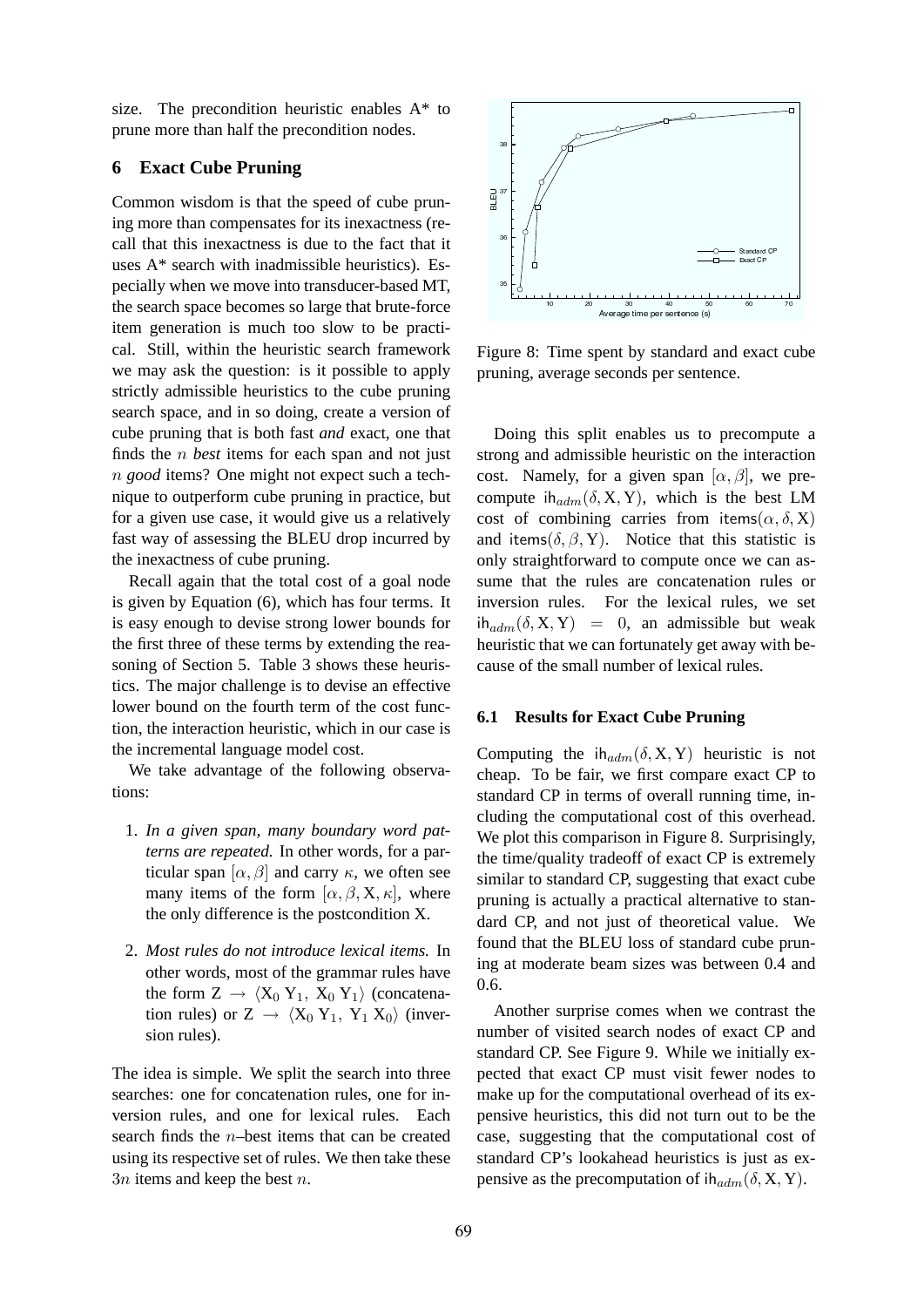|                  | heuristic components                            |                               |                                     |                                                                     |                                             |                                                |  |  |  |
|------------------|-------------------------------------------------|-------------------------------|-------------------------------------|---------------------------------------------------------------------|---------------------------------------------|------------------------------------------------|--|--|--|
|                  | subspan                                         | precondition1                 | precondition2                       | rule                                                                | item1                                       | item <sub>2</sub>                              |  |  |  |
|                  | $h(\delta)$                                     | $h(\delta, \mathbf{X})$       | $h(\delta, \mathbf{X}, \mathbf{Y})$ | $h(\delta, \mathbf{X}, \mathbf{Y}, i)$                              | $h(\delta, \mathbf{X}, \mathbf{Y}, i, j)$   | $ h(\delta, \mathbf{X}, \mathbf{Y}, i, j, k) $ |  |  |  |
| $\boldsymbol{r}$ | $rule(*,*,1)$                                   | $rule(X, *, 1))$              | rule(X, Y, 1)                       | rule(X, Y, i)                                                       | rule(X, Y, i)                               | rule(X, Y, i)                                  |  |  |  |
| $\iota_1$        | item $(\alpha, \delta, *, 1)$                   | item $(\alpha, \delta, X, 1)$ | item $(\alpha, \delta, X, 1)$       | item $(\alpha, \delta, X, 1)$                                       | item $(\alpha, \delta, X, j)$               | item $(\alpha, \delta, X, j)$                  |  |  |  |
|                  | $\iota_2$   item $(\delta, \beta, *, 1)$        | item $(\delta, \beta, *, 1)$  | item $(\delta, \beta, Y, 1)$        | $ \textsf{item}(\delta, \beta, Y, 1) $ item $(\delta, \beta, Y, 1)$ |                                             | item $(\delta, \beta, Y, k)$                   |  |  |  |
| ih               | $\mathsf{h}_{\mathit{adm}}(\delta, \ast, \ast)$ | $ih_{adm}(\delta, X, *)$      | $ih_{adm}(\delta, X, Y)$            | $\mathsf{ih}_{adm}(\delta, \mathrm{X}, \mathrm{Y})$                 | , ih $_{adm}(\delta,\mathrm{X},\mathrm{Y})$ | $ih_{adm}(\delta, X, Y)$                       |  |  |  |

Table 3: Admissible heuristics for exact CP. We attach heuristic  $h(\delta, X, Y, i, j, k)$  to the search node reached by choosing subspans  $[\alpha, \delta], [\delta, \beta]$ , preconditions X and Y, the  $i^{th}$  rule of rules(X, Y), the  $j^{th}$ item of item $(\alpha, \delta, X)$ , and the  $k^{th}$  item of item $(\delta, \beta, Y)$ . To form the heuristic for a particular type of search node (column), compute the following:  $cost(r) + cost(\iota_1) + cost(\iota_2) + ih$ 



Figure 9: Nodes visited by standard and exact cube pruning.

## **7 Implications**

This paper's core idea is the utility of framing CKY item generation as a heuristic search problem. Once we recognize cube pruning as nothing more than A\* on a particular search space with particular heuristics, this deeper understanding makes it easy to create faster and exact variants for other use cases (in this paper, we focus on tree-to-string transducer-based MT). Depending on one's own particular use case, a variety of possibilities may present themselves:

- 1. *What if we try different heuristics?* In this paper, we do some preliminary inquiry into this question, but it should be clear that our minor changes are just the tip of the iceberg. One can easily imagine clever and creative heuristics that outperform the simple ones we have proposed here.
- 2. *What if we try a different search space?* Why are we using this particular search space? Perhaps a different one, one that makes de-

cisions in a different order, would be more effective.

3. *What if we try a different search algorithm?* A\* has nice guarantees (Dechter and Pearl, 1985), but it is space-consumptive and it is not anytime. For a use case where we would like a finer-grained speed/quality tradeoff, it might be useful to consider an anytime search algorithm, like depth-first branch-and-bound (Zhang and Korf, 1995).

By working towards a deeper and unifying understanding of the smorgasbord of current MT speedup techniques, our hope is to facilitate the task of implementing such methods, combining them effectively, and adapting them to new use cases.

### **Acknowledgments**

We would like to thank Abdessamad Echihabi, Kevin Knight, Daniel Marcu, Dragos Munteanu, Ion Muslea, Radu Soricut, Wei Wang, and the anonymous reviewers for helpful comments and advice. Thanks also to David Chiang for the use of his LaTeX macros. This work was supported in part by CCS grant 2008-1245117-000.

### **References**

- David Chiang. 2007. Hierarchical phrase-based translation. *Computational Linguistics*, 33(2):201–228.
- Rina Dechter and Judea Pearl. 1985. Generalized bestfirst search strategies and the optimality of a\*. *Journal of the ACM*, 32(3):505–536.
- John DeNero, Mohit Bansal, Adam Pauls, and Dan Klein. 2009. Efficient parsing for transducer grammars. In *Proceedings of the Human Language Technology Conference of the NAACL, Main Conference*.